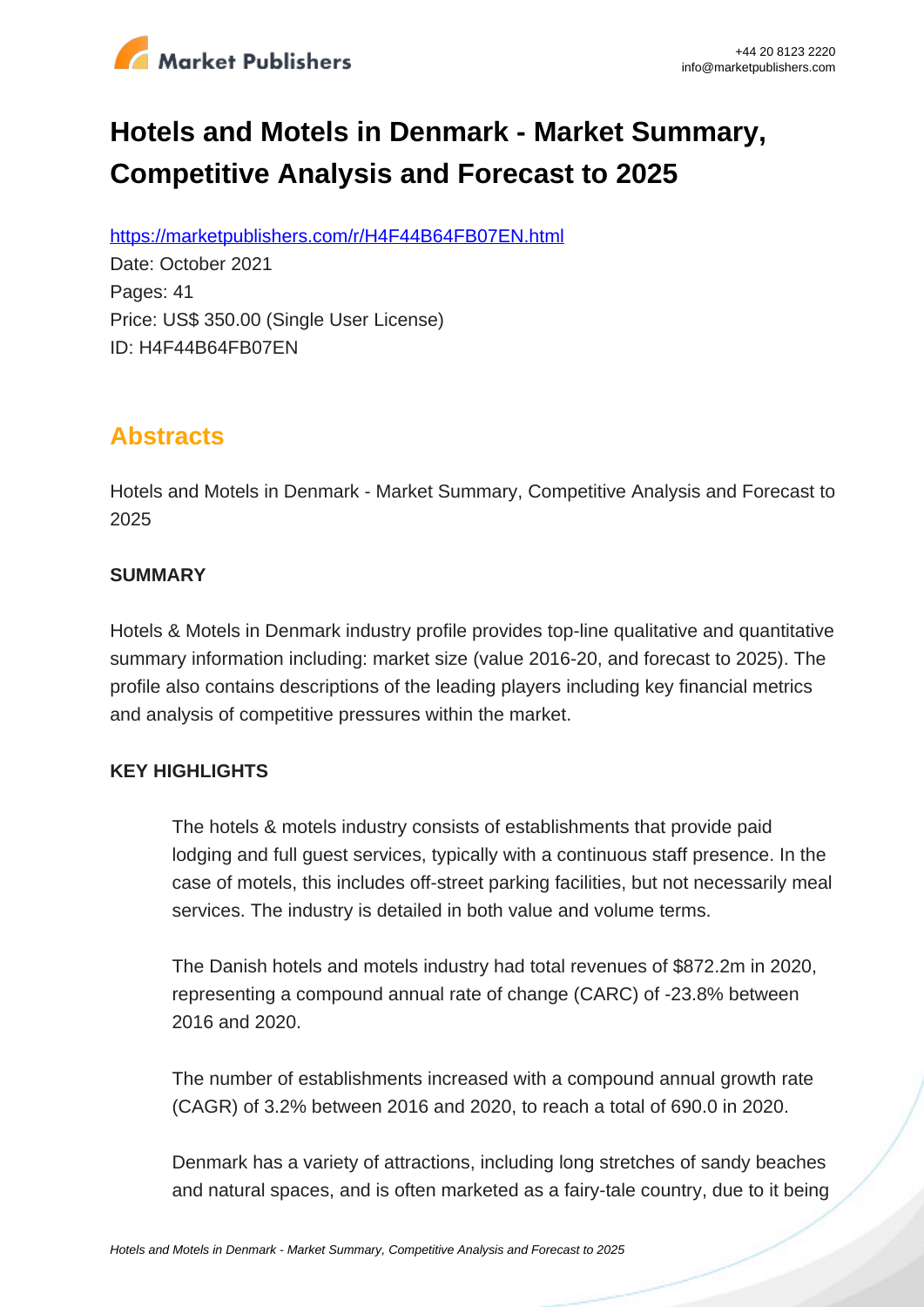

the home of the author Hans Christian Andersen.

#### **SCOPE**

Save time carrying out entry-level research by identifying the size, growth, major segments, and leading players in the hotels & motels market in Denmark

Use the Five Forces analysis to determine the competitive intensity and therefore attractiveness of the hotels & motels market in Denmark

Leading company profiles reveal details of key hotels & motels market players' global operations and financial performance

Add weight to presentations and pitches by understanding the future growth prospects of the Denmark hotels & motels market with five year forecasts

#### **REASONS TO BUY**

What was the size of the Denmark hotels & motels market by value in 2020?

What will be the size of the Denmark hotels & motels market in 2025?

What factors are affecting the strength of competition in the Denmark hotels & motels market?

How has the market performed over the last five years?

What are the main segments that make up Denmark's hotels & motels market?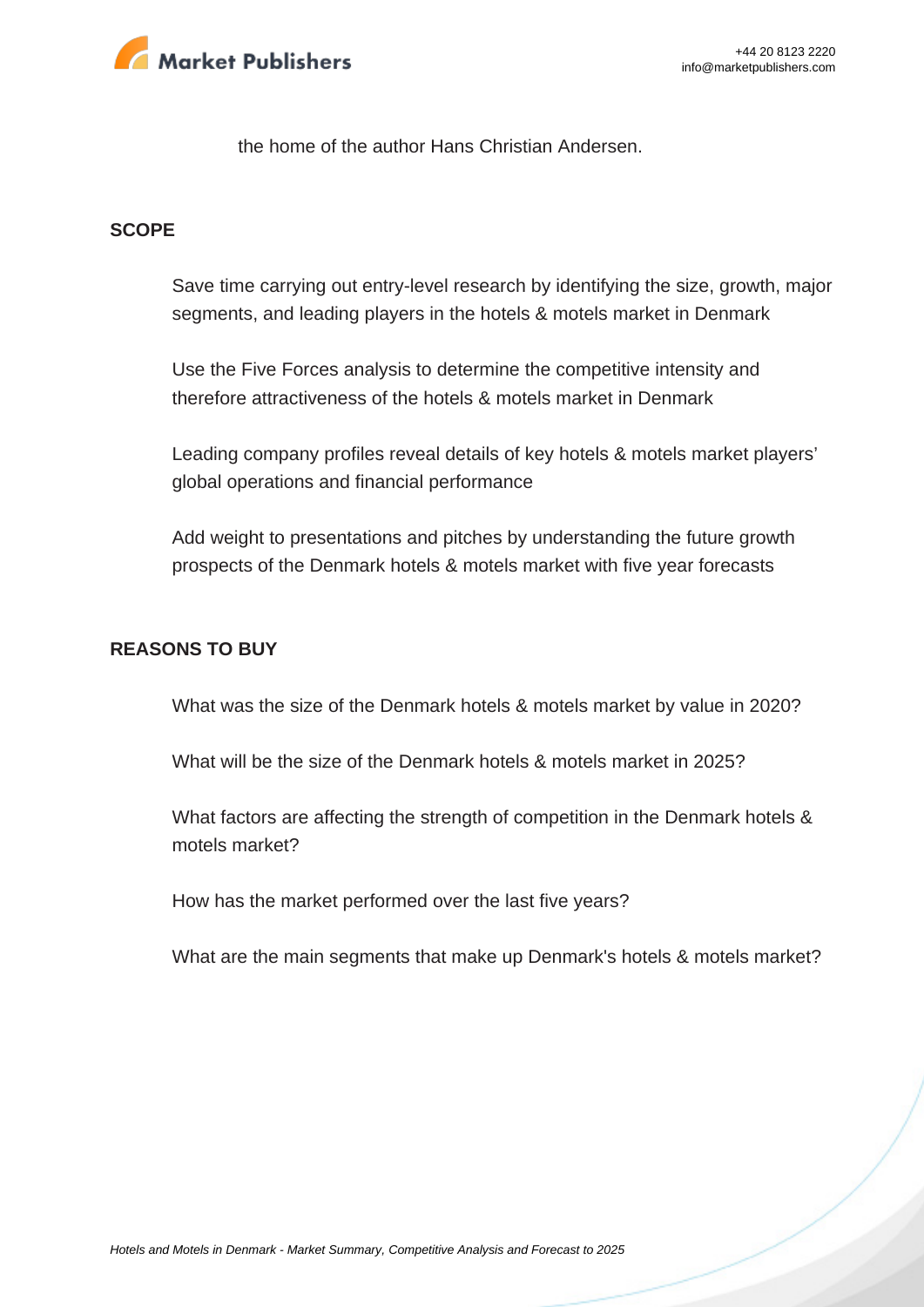

# **Contents**

#### **1 EXECUTIVE SUMMARY**

- 1.1. Market value
- 1.2. Market value forecast
- 1.3. Market volume
- 1.4. Market volume forecast
- 1.5. Category segmentation
- 1.6. Geography segmentation
- 1.7. Market rivalry
- 1.8. Competitive Landscape

#### **2 MARKET OVERVIEW**

- 2.1. Market definition
- 2.2. Market analysis

#### **3 MARKET DATA**

- 3.1. Market value
- 3.2. Market volume

#### **4 MARKET SEGMENTATION**

- 4.1. Category segmentation
- 4.2. Geography segmentation

#### **5 MARKET OUTLOOK**

- 5.1. Market value forecast
- 5.2. Market volume forecast

#### **6 FIVE FORCES ANALYSIS**

- 6.1. Summary
- 6.2. Buyer power
- 6.3. Supplier power
- 6.4. New entrants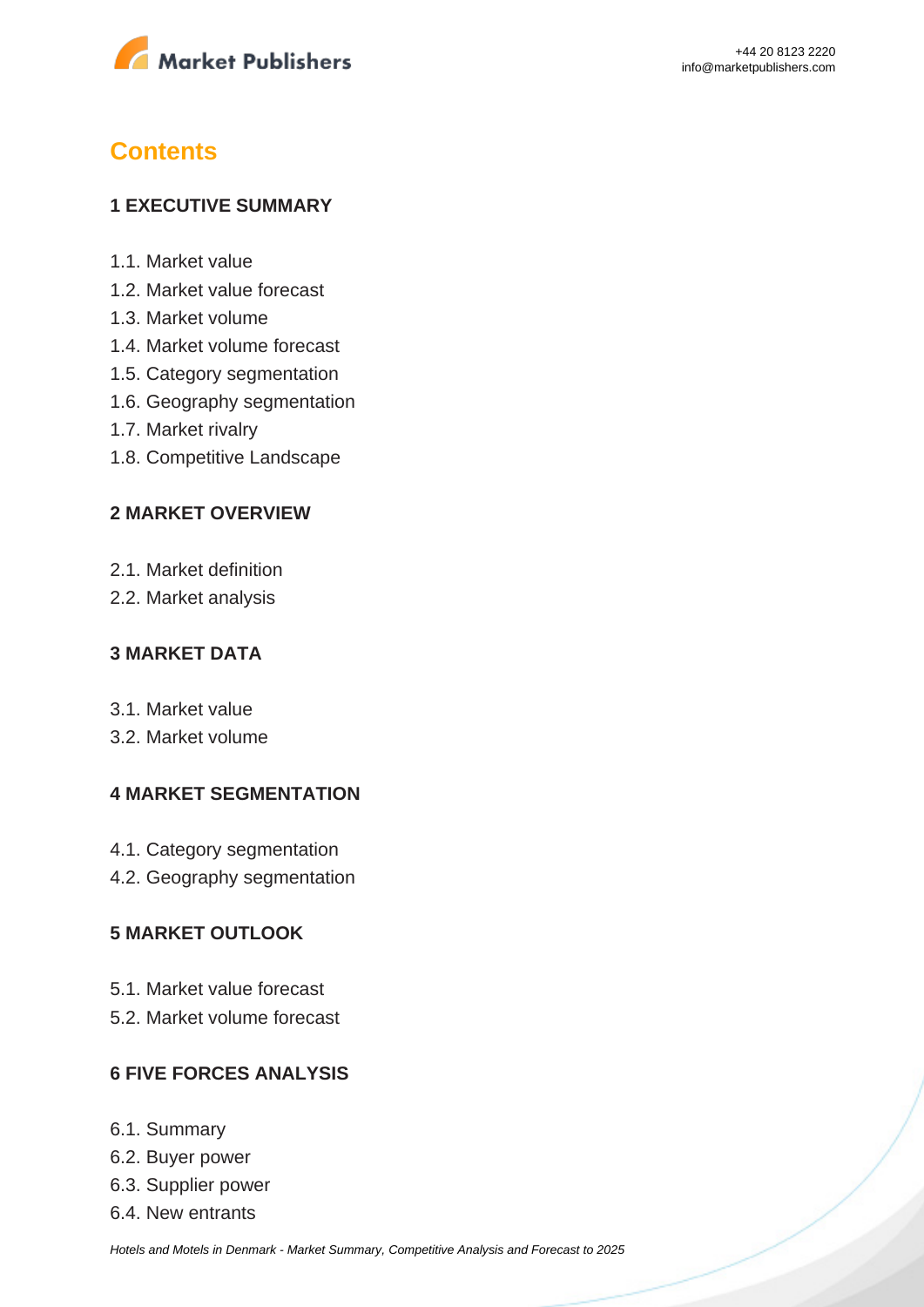

- 6.5. Threat of substitutes
- 6.6. Degree of rivalry

### **7 COMPETITIVE LANDSCAPE**

- 7.1. Who are the leading players?
- 7.2. What strategies do the leading players follow?
- 7.3. What trends are impacting leading players?
- 7.4. Are there any threats to the leading players?

### **8 COMPANY PROFILES**

- 8.1. Scandic Hotels Group AB
- 8.2. Comwell AS
- 8.3. Best Western International Inc
- 8.4. Cabinn Hotels

### **9 MACROECONOMIC INDICATORS**

9.1. Country data

#### **10 APPENDIX**

- 10.1. Methodology
- 10.2. Industry associations
- 10.3. Related MarketLine research
- 10.4. About MarketLine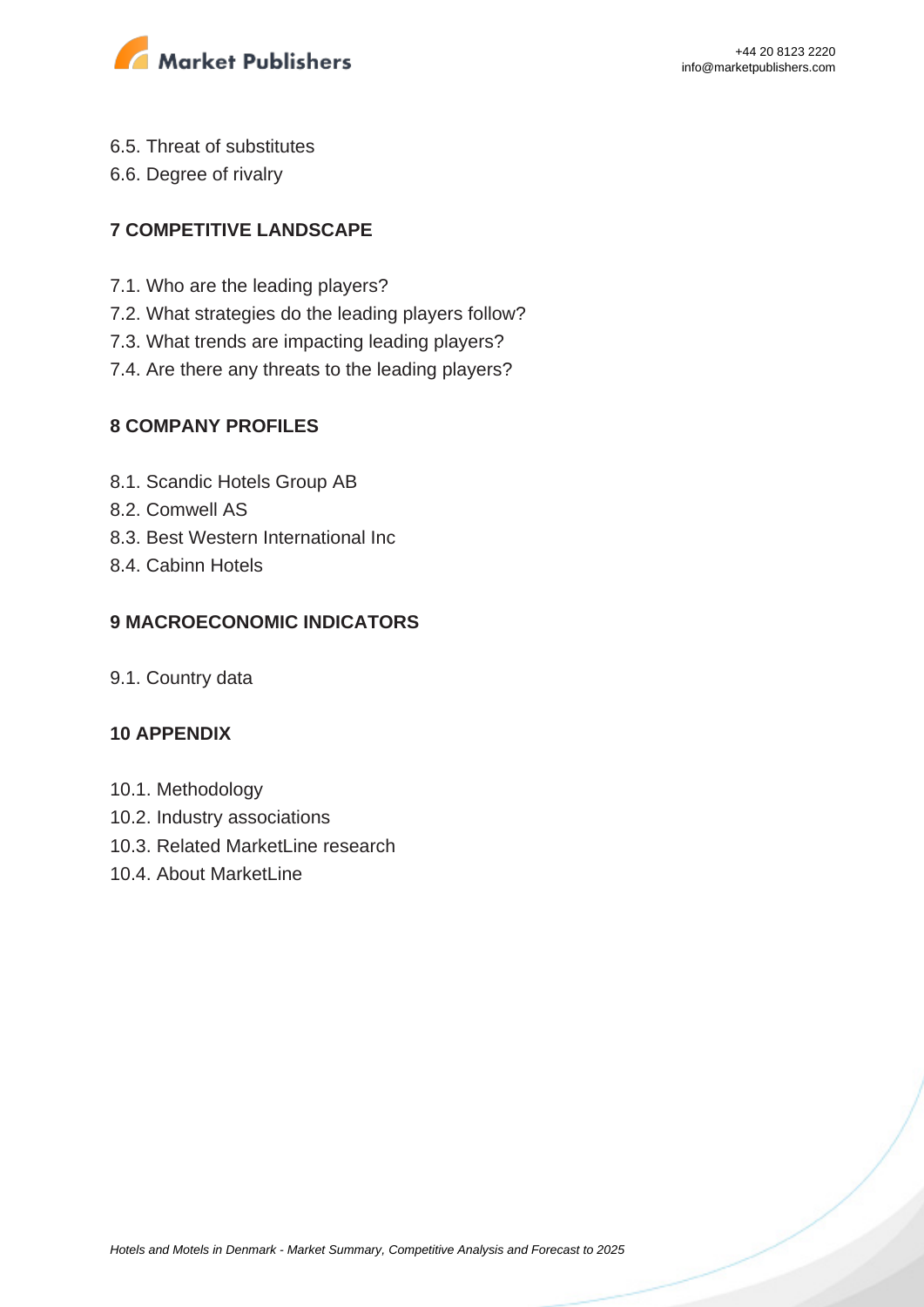

# **List Of Tables**

#### **LIST OF TABLES**

- Table 1: Denmark hotels & motels industry value: \$ million, 2016-20
- Table 2: Denmark hotels & motels industry volume: number of establishments, 2016-20
- Table 3: Denmark hotels & motels industry category segmentation: \$ million, 2020
- Table 4: Denmark hotels & motels industry geography segmentation: \$ million, 2020
- Table 5: Denmark hotels & motels industry value forecast: \$ million, 2020-25
- Table 6: Denmark hotels & motels industry volume forecast: number of establishments, 2020-25
- Table 7: Scandic Hotels Group AB: key facts
- Table 8: Scandic Hotels Group AB: Annual Financial Ratios
- Table 9: Scandic Hotels Group AB: Key Employees
- Table 10: Comwell AS: key facts
- Table 11: Comwell AS: Key Employees
- Table 12: Best Western International Inc: key facts
- Table 13: Best Western International Inc: Key Employees
- Table 14: Best Western International Inc: Key Employees Continued
- Table 15: Cabinn Hotels: key facts
- Table 16: Denmark size of population (million), 2016-20
- Table 17: Denmark gdp (constant 2005 prices, \$ billion), 2016-20
- Table 18: Denmark gdp (current prices, \$ billion), 2016-20
- Table 19: Denmark inflation, 2016-20
- Table 20: Denmark consumer price index (absolute), 2016-20
- Table 21: Denmark exchange rate, 2016-20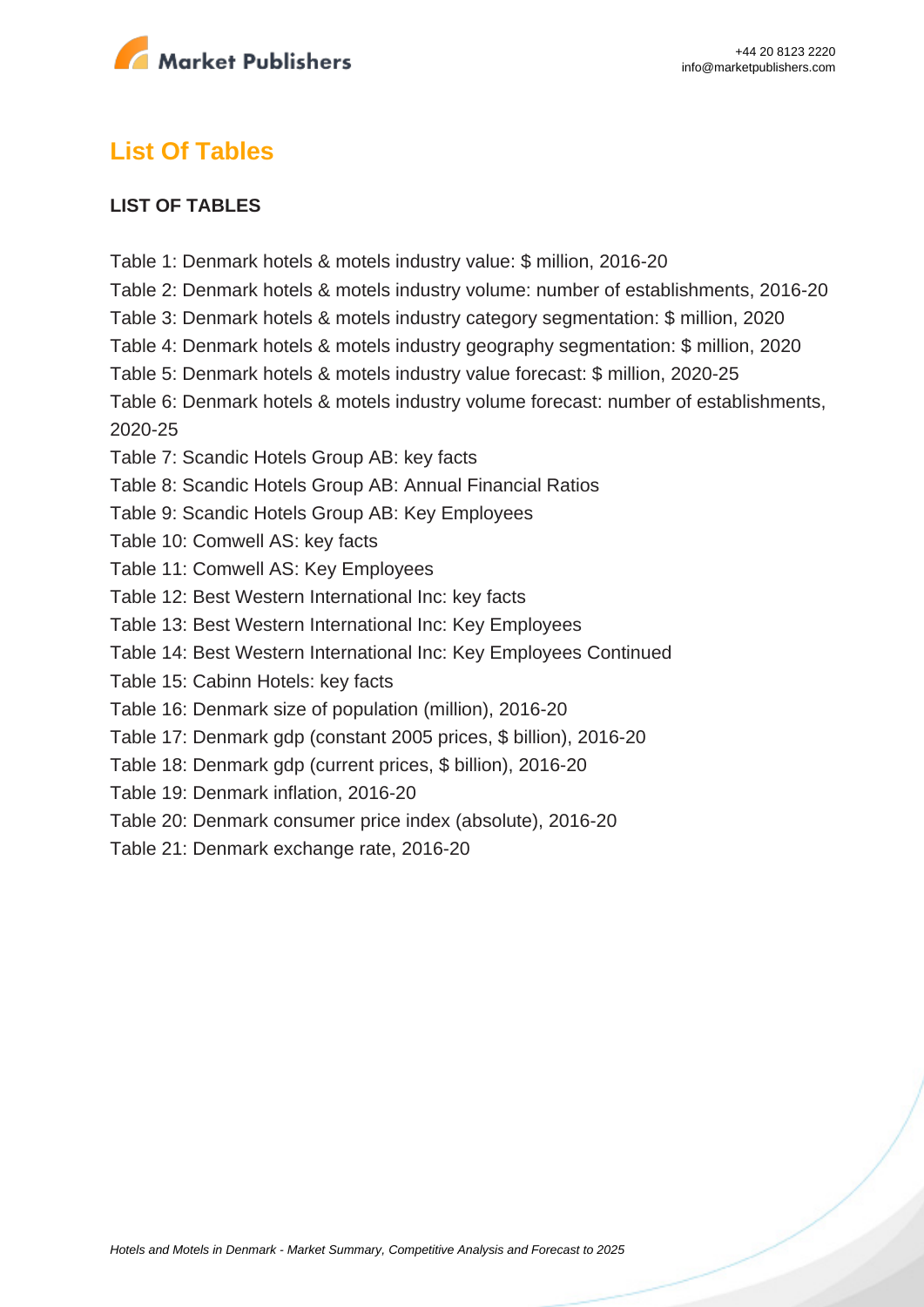

# **List Of Figures**

#### **LIST OF FIGURES**

Figure 1: Denmark hotels & motels industry value: \$ million, 2016-20

Figure 2: Denmark hotels & motels industry volume: number of establishments, 2016-20

Figure 3: Denmark hotels & motels industry category segmentation: % share, by value, 2020

Figure 4: Denmark hotels & motels industry geography segmentation: % share, by value, 2020

Figure 5: Denmark hotels & motels industry value forecast: \$ million, 2020-25

Figure 6: Denmark hotels & motels industry volume forecast: number of establishments, 2020-25

Figure 7: Forces driving competition in the hotels & motels industry in Denmark, 2020

Figure 8: Drivers of buyer power in the hotels & motels industry in Denmark, 2020

Figure 9: Drivers of supplier power in the hotels & motels industry in Denmark, 2020

Figure 10: Factors influencing the likelihood of new entrants in the hotels & motels industry in Denmark, 2020

Figure 11: Factors influencing the threat of substitutes in the hotels & motels industry in Denmark, 2020

Figure 12: Drivers of degree of rivalry in the hotels & motels industry in Denmark, 2020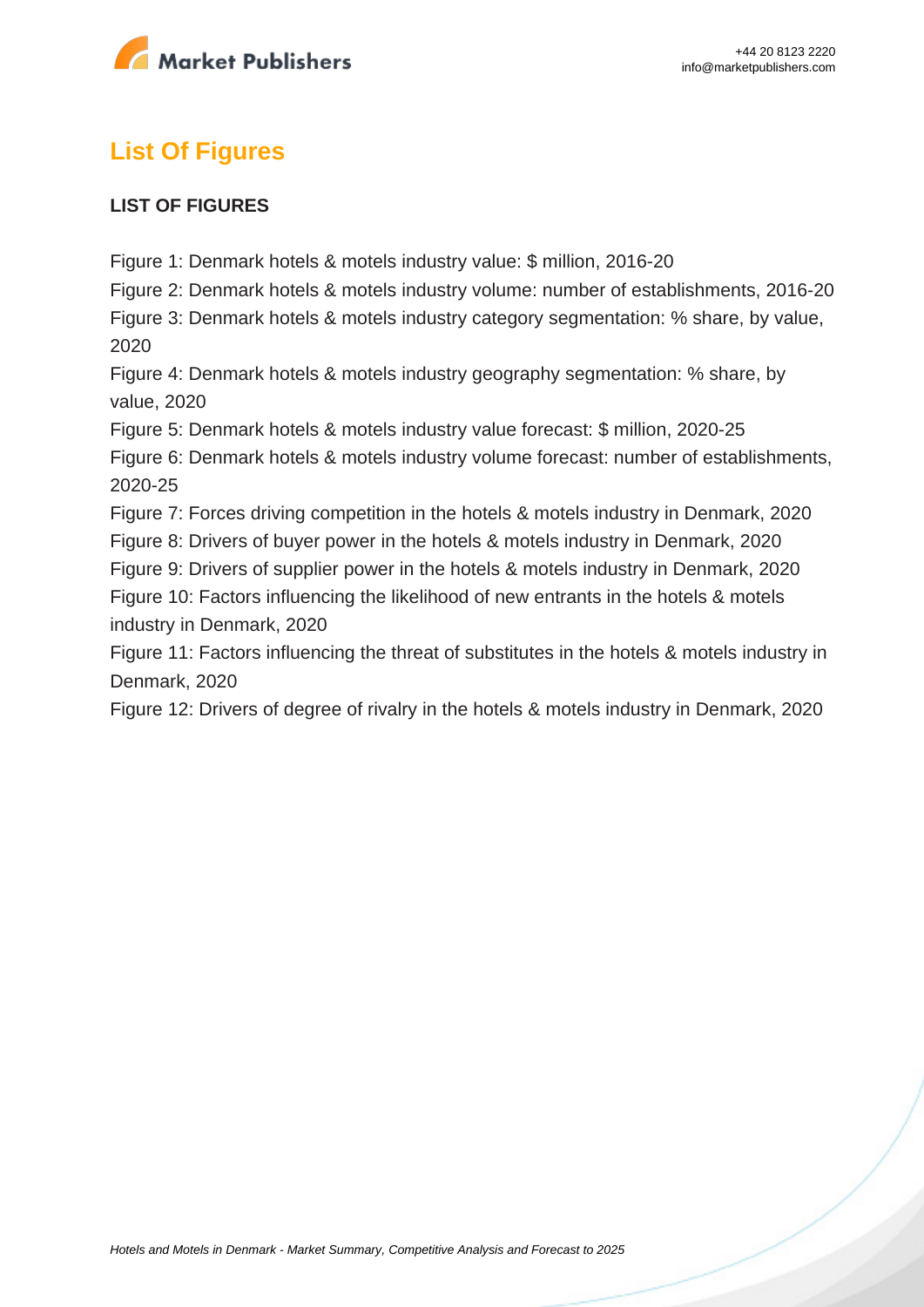

#### I would like to order

Product name: Hotels and Motels in Denmark - Market Summary, Competitive Analysis and Forecast to 2025

Product link: [https://marketpublishers.com/r/H4F44B64FB07EN.html](https://marketpublishers.com/report/services/hotels/hotels-n-motels-in-denmark-market-summary-competitive-analysis-n-forecast-to-2025.html)

Price: US\$ 350.00 (Single User License / Electronic Delivery) If you want to order Corporate License or Hard Copy, please, contact our Customer Service: [info@marketpublishers.com](mailto:info@marketpublishers.com)

## Payment

To pay by Credit Card (Visa, MasterCard, American Express, PayPal), please, click button on product page [https://marketpublishers.com/r/H4F44B64FB07EN.html](https://marketpublishers.com/report/services/hotels/hotels-n-motels-in-denmark-market-summary-competitive-analysis-n-forecast-to-2025.html)

To pay by Wire Transfer, please, fill in your contact details in the form below:

First name: Last name: Email: Company: Address: City: Zip code: Country: Tel: Fax: Your message:

\*\*All fields are required

Custumer signature

Please, note that by ordering from marketpublishers.com you are agreeing to our Terms & Conditions at<https://marketpublishers.com/docs/terms.html>

To place an order via fax simply print this form, fill in the information below and fax the completed form to +44 20 7900 3970